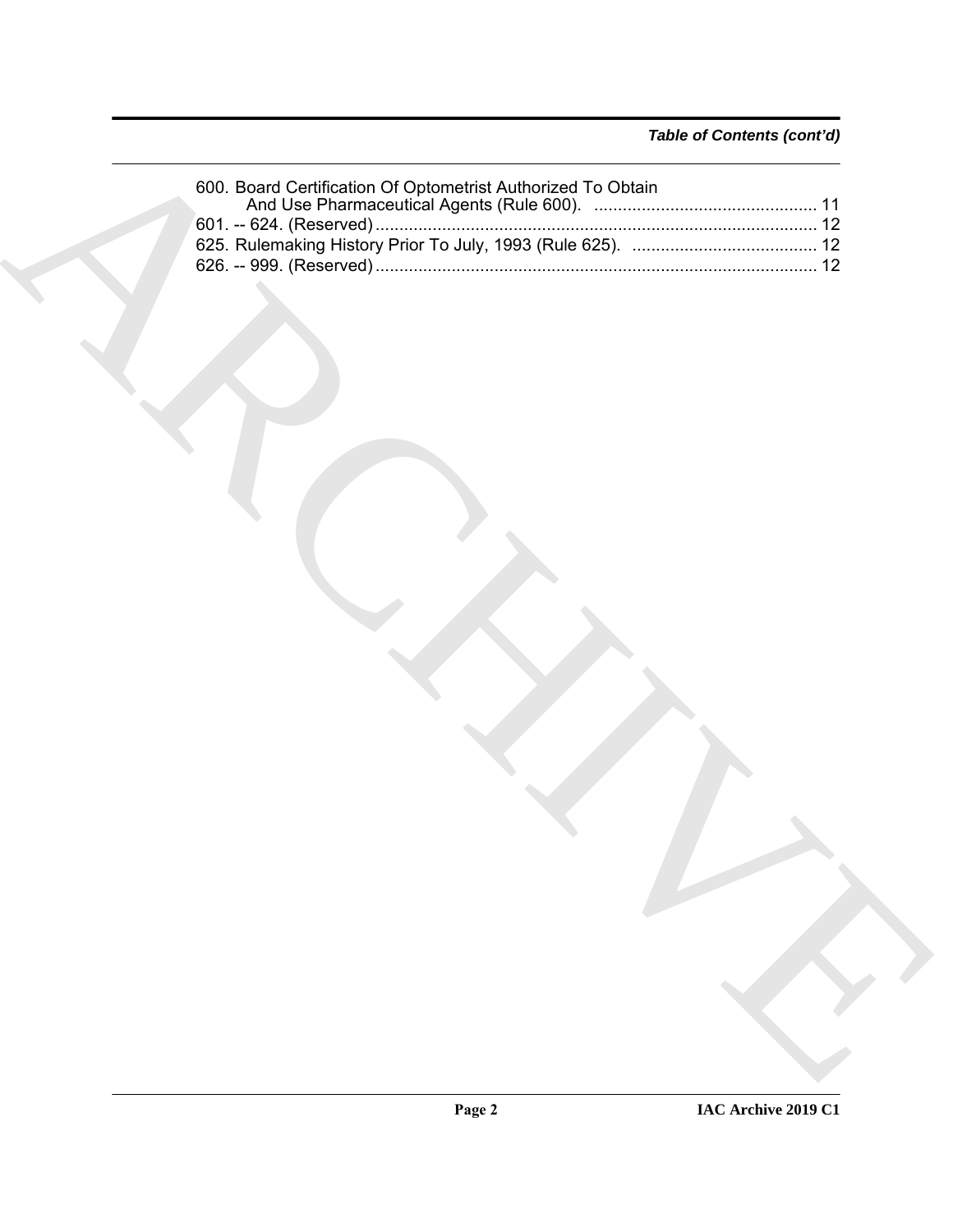#### **IDAPA 24 TITLE 10 CHAPTER 01**

#### **24.10.01 – RULES OF THE STATE BOARD OF OPTOMETRY**

#### <span id="page-2-19"></span><span id="page-2-1"></span><span id="page-2-0"></span>**000. LEGAL AUTHORITY (RULE 0).**

These rules are hereby prescribed and established pursuant to the authority vested in the State Board of Optometry by the provisions of Section 54-1509, Idaho Code.

#### <span id="page-2-21"></span><span id="page-2-2"></span>**001. TITLE AND SCOPE (RULE 1).**

These rules shall be cited as IDAPA 24.10.01, "Rules of the State Board of Optometry." (7-1-93)

#### <span id="page-2-22"></span><span id="page-2-3"></span>**002. WRITTEN INTERPRETATIONS (RULE 2).**

The board may have written statements that pertain to the interpretation of the rules of this chapter. Such interpretations, if any, are available for public inspection and copying at cost in the main office of the Bureau of Occupational Licenses. (3-15-02) Occupational Licenses.

#### <span id="page-2-11"></span><span id="page-2-4"></span>**003. ADMINISTRATIVE APPEALS (RULE 3).**

Administrative appeals shall be governed by the Administrative Procedure Act, Title 67, Chapter 52, Idaho Code. (3-15-02)

#### <span id="page-2-18"></span><span id="page-2-5"></span>**004. INCORPORATION BY REFERENCE (RULE 4).**

These rules do not incorporate by reference any document other than those sections of Idaho Code so referenced. (3-15-02)

#### <span id="page-2-10"></span><span id="page-2-6"></span>**005. ADDRESS OF THE STATE BOARD OF OPTOMETRY (RULE 5).**

**[CH](mailto:opt@ibol.idaho.gov)APTER 01**<br> **CHARCHIVE CONFIDENTY (RULLE 6)**<br> **CHARCHIVE CONFIDENTY (RULE 6)**<br> **CHARCHIVE CONFIDENTY (RULE 6)**<br> **CHARCHIVE CONFIDENTIAL CHARCHIVE CONFIDENTIAL CHARCHIVE CONFIDENTIAL CHARCHIVE CONFIDENTIAL CHARCHIVE CONF** The office of the State Board of Optometry is located within the Bureau of Occupational Licenses, 700 W. State Street, Boise, Idaho 83702. The Bureau is open between the hours of 8:00 a.m. and 5:00 p.m. each day except Saturdays, Sundays and holidays. The telephone number of the Board is (208) 334-3233. The Board's fax number is (208) 334-3945. The Board's e-mail address is  $opt(aibol.idaho.gov)$ . The Board's official website is http:// www.ibol.idaho.gov. (3-15-02)

#### <span id="page-2-20"></span><span id="page-2-7"></span>**006. PUBLIC RECORDS (RULE 6).**

The records associated with the State Board of Optometry are subject to the provisions of the Idaho Public Records Act, Title 74, Chapter 1, Idaho Code. (3-15-02)

#### <span id="page-2-8"></span>**007. -- 009. (RESERVED)**

#### <span id="page-2-9"></span>**010. DEFINITIONS (RULE 10).**

<span id="page-2-15"></span><span id="page-2-14"></span><span id="page-2-13"></span><span id="page-2-12"></span>**01. Board**. The State Board of Optometry as prescribed in Section 54-1503, Idaho Code. (7-1-93)

**02. Bureau**. The Bureau of Occupational Licenses as prescribed in Sections 54-1509 and 67-2602, Idaho Code. (3-15-02)

**03. Low Vision**. Refer to Section 54-1501(5), Idaho Code, correcting defects may include low vision but is not limited to low vision rehabilitation. (7-1-97)

<span id="page-2-16"></span>**04. Opticianry**. The professional practice of filling prescriptions from a licensed optometrist or ophthalmologist for ophthalmic lenses, contact lenses, and any other ophthalmic device used to improve vision. Opticianry does not include prescriptive authority. (3-29-10)

<span id="page-2-17"></span>**05. Vision Therapy**. Any person who assesses, diagnoses, treats, or prescribes treatment for conditions of the visual system or manages a patient with vision therapy, visual training, visual rehabilitation, orthoptics or eye exercises or who hold him/herself out as being able to do so for the rehabilitation and/or treatment of physical, physiological, sensorimotor, neuromuscular or perceptual anomalies of the eyes or vision system or who prescribes or utilizes lenses, prisms, filters, occlusion or other devices for the enhancement, rehabilitation and/or treatment of the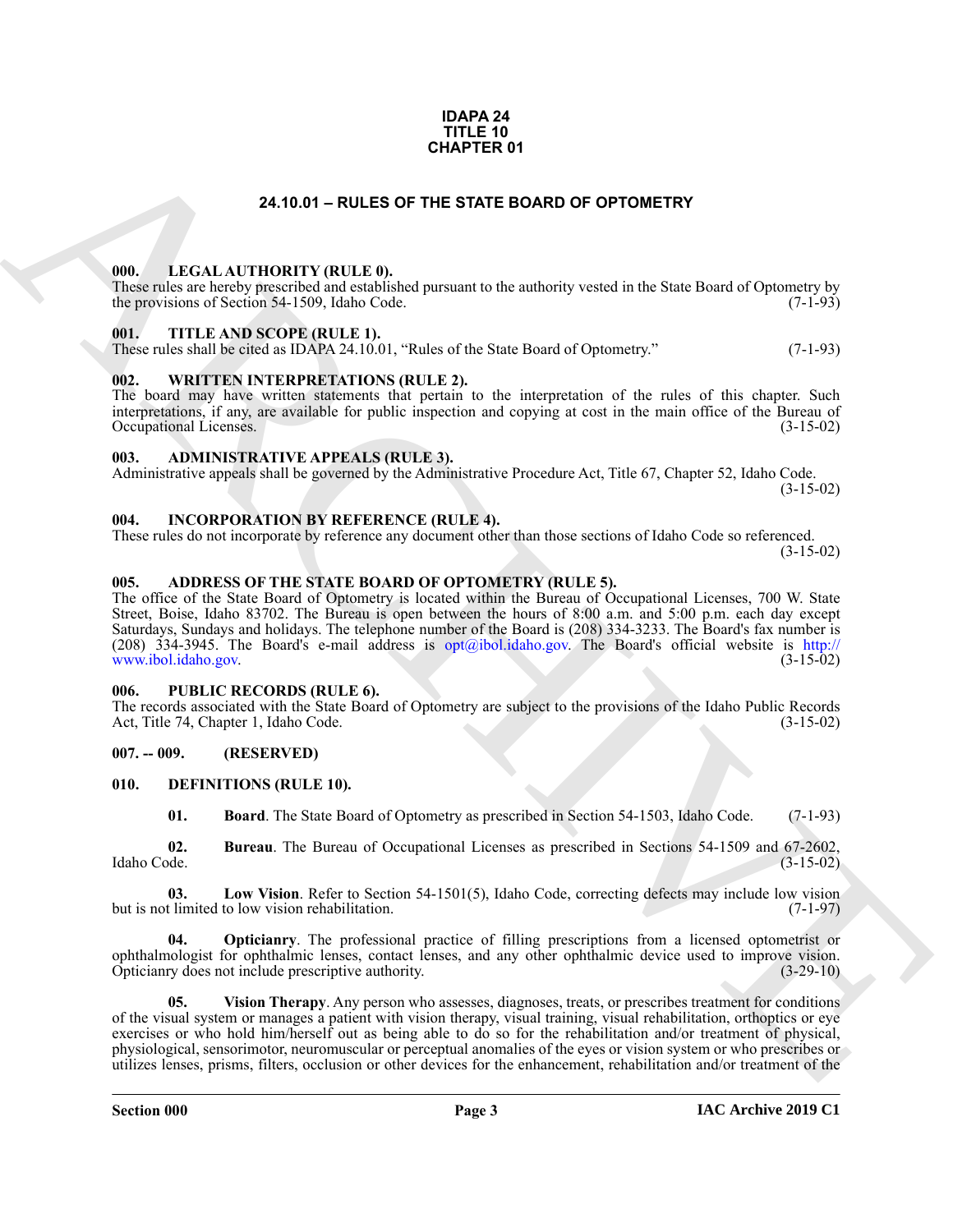#### <span id="page-3-0"></span>**011. -- 124. (RESERVED)**

#### <span id="page-3-17"></span><span id="page-3-1"></span>**125. SUBMISSION OF BILLS TO STATE AUDITOR (RULE 125).**

#### <span id="page-3-2"></span>**126. -- 149. (RESERVED)**

#### <span id="page-3-12"></span><span id="page-3-3"></span>**150. MEETING OF THE BOARD (RULE 150).**

#### <span id="page-3-14"></span><span id="page-3-13"></span><span id="page-3-5"></span><span id="page-3-4"></span>**151. -- 174. (RESERVED)**

|                                   | <b>Bureau of Occupational Licenses</b>                                                                                                       | <b>Rules of the State Board of Optometry</b>                                                                                                                                                                                                                                                                                                                                                                                                        |             |
|-----------------------------------|----------------------------------------------------------------------------------------------------------------------------------------------|-----------------------------------------------------------------------------------------------------------------------------------------------------------------------------------------------------------------------------------------------------------------------------------------------------------------------------------------------------------------------------------------------------------------------------------------------------|-------------|
|                                   | optometrist, is engaged in the practice of optometry.                                                                                        | visual system or prevention of visual dysfunctions, except under the supervision and management of a licensed                                                                                                                                                                                                                                                                                                                                       | $(7-1-97)$  |
| $011. - 124.$                     | (RESERVED)                                                                                                                                   |                                                                                                                                                                                                                                                                                                                                                                                                                                                     |             |
| 125.                              | SUBMISSION OF BILLS TO STATE AUDITOR (RULE 125).<br>approved by the Board and verified by the Secretary as authorized by the Board.          | All vouchers to be submitted to the State Auditor for payment out of the State Board of Optometry fund shall be                                                                                                                                                                                                                                                                                                                                     | $(7-1-93)$  |
| $126. - 149.$                     | (RESERVED)                                                                                                                                   |                                                                                                                                                                                                                                                                                                                                                                                                                                                     |             |
| <b>150.</b>                       | <b>MEETING OF THE BOARD (RULE 150).</b><br>Meeting Law, Chapter 23, Title 67, Idaho Code.                                                    | The Board shall meet at least annually and at other such times and places as designated by the Chairman or upon<br>written request of any two members of the Board. All meetings shall be held in accordance with the Idaho Open                                                                                                                                                                                                                    | $(4-4-13)$  |
| $151. - 174.$                     | (RESERVED)                                                                                                                                   |                                                                                                                                                                                                                                                                                                                                                                                                                                                     |             |
| 175.                              | <b>METHOD OF APPLICATION-EXAMINATION OF APPLICANTS (RULE 175).</b><br>Applications for license shall be made on forms approved by the Board. |                                                                                                                                                                                                                                                                                                                                                                                                                                                     | $(4-4-13)$  |
| 01.                               | Application. The application must be accompanied by:                                                                                         |                                                                                                                                                                                                                                                                                                                                                                                                                                                     | $(4-4-13)$  |
| a.                                | The required fee.                                                                                                                            |                                                                                                                                                                                                                                                                                                                                                                                                                                                     | $(7-1-93)$  |
| b.                                |                                                                                                                                              | A passport style photograph, taken within one (1) year prior to the date of making the application.                                                                                                                                                                                                                                                                                                                                                 | $(4-4-13)$  |
| c.                                | A complete transcript of credits from any college of optometry attended.                                                                     |                                                                                                                                                                                                                                                                                                                                                                                                                                                     | $(7-1-93)$  |
| d.                                | A photocopy of any diplomas granted by any college of optometry.                                                                             |                                                                                                                                                                                                                                                                                                                                                                                                                                                     | $(7-1-93)$  |
| e.                                |                                                                                                                                              | A copy of certified results establishing successful passage of the required examinations. (3-30-01)                                                                                                                                                                                                                                                                                                                                                 |             |
| 02.                               | shall be reviewed for licensure.                                                                                                             | Application Review. Only fully completed applications accompanied by appropriate documents                                                                                                                                                                                                                                                                                                                                                          | $(3-30-01)$ |
| 03.                               | necessary to qualify for a license to practice Optometry in Idaho.                                                                           | Exam Content. The written and the practical portions of the Idaho examination shall be all parts of<br>the National Board of Examiners in Optometry Examination (NBEOE) and the Board approved jurisprudence<br>examination. A passing grade for the NBEOE shall be that established by the test provider. The passing grade for the<br>jurisprudence examination shall be seventy-five percent (75%). A passing score on all examinations shall be | $(4-4-13)$  |
| $176. - 199.$                     | (RESERVED)                                                                                                                                   |                                                                                                                                                                                                                                                                                                                                                                                                                                                     |             |
| <b>200.</b><br>Licenses in Boise. | APPROVAL OF SCHOOLS OF OPTOMETRY (RULE 200).                                                                                                 | The State Board of Optometry recognizes as reputable and in good standing the schools and colleges of optometry<br>which have met the standards set by the Accreditation Council on Optometric Education, or its successor agency, a<br>list of which may be obtained from the secretary of the Board or from the office of the Bureau of Occupational                                                                                              | $(4-4-13)$  |
| $201. - 224.$                     | (RESERVED)                                                                                                                                   |                                                                                                                                                                                                                                                                                                                                                                                                                                                     |             |
| 225.                              | APPROVAL OF PRELIMINARY EDUCATION (RULE 225).<br>as adequate preliminary education prerequisites for licensing in Idaho.                     | The State Board of Optometry recognizes the preliminary education prerequisites for entry into a school, college or<br>university of optometry approved by the Council on Optometric Education of the American Optometric Association                                                                                                                                                                                                               | $(7-1-93)$  |
|                                   |                                                                                                                                              |                                                                                                                                                                                                                                                                                                                                                                                                                                                     |             |

#### <span id="page-3-16"></span><span id="page-3-15"></span><span id="page-3-6"></span>**176. -- 199. (RESERVED)**

#### <span id="page-3-11"></span><span id="page-3-7"></span>**200. APPROVAL OF SCHOOLS OF OPTOMETRY (RULE 200).**

#### <span id="page-3-8"></span>**201. -- 224. (RESERVED)**

#### <span id="page-3-10"></span><span id="page-3-9"></span>**225. APPROVAL OF PRELIMINARY EDUCATION (RULE 225).**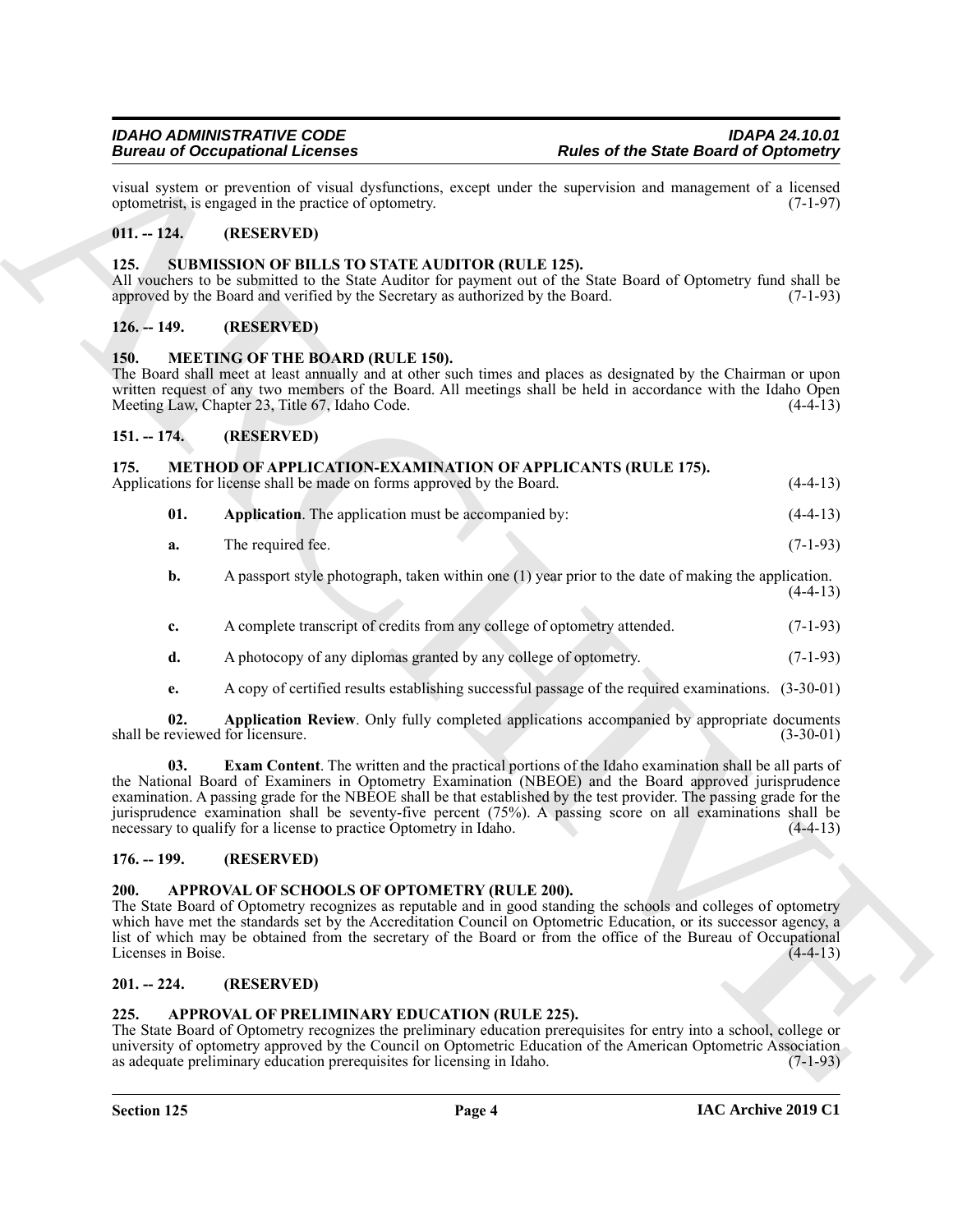#### <span id="page-4-0"></span>**226. -- 249. (RESERVED)**

#### <span id="page-4-11"></span><span id="page-4-1"></span>**250. LICENSES CANCELED FOR FAILURE TO RENEW (RULE 250).**

A license that has been canceled for failure to renew may be reinstated in accordance with Section 67-2614, Idaho Code. Any person whose license to practice optometry has been canceled for failure to renew for a period of more than five (5) years must apply for a new license in accordance with the requirements of Section 67-2614, Idaho Code.  $(3-24-17)$ 

#### <span id="page-4-2"></span>**251. -- 274. (RESERVED)**

#### <span id="page-4-8"></span><span id="page-4-3"></span>**275. ENDORSEMENT (RULE 275).**

<span id="page-4-10"></span>**01. Endorsement**. Any person who presents to the Board of Optometry a certified copy of a certificate or license of registration which he holds in good standing in another state or a foreign country, which state or foreign country has similar requirements for licensing or registration as is provided for new applicants in Idaho (including therapeutic privileges), may apply to the Board for the issuance of a license to practice optometry in the state of Idaho. (4-5-00)

<span id="page-4-9"></span>**02. Conditions to be Granted a License**. The right to be granted a license to practice optometry in Idaho is also subject to the following conditions set out below: (7-1-93)

**a.** The submission of a completed application meeting the requirements of Subsection 175.01 including the applicable fee. (4-5-00)

**b.** That the license or certificate of registration of the applicant shall not have been suspended or revoked by any state or country or subject to any pending or unresolved licensure action in any state or country. That the applicant must not have committed any act which would constitute a violation of the Optometry Act or Board<br>Rules. (4-5-00)  $Rules.$  (4-5-00)

**c.** For those licensed in another state the applicant must document to the Board for approval, the education, training, and examination for diagnostic and therapeutic privileges in the other state and return the state of Idaho law examination. (3-30-07)

**d.** That the applicant has been engaged in the practice of optometry continuously for three (3) of the  $\text{last four (4) years.}$  (3-30-07)

#### <span id="page-4-4"></span>**276. -- 299. (RESERVED)**

#### <span id="page-4-5"></span>**300. CONTINUING EDUCATION IN OPTOMETRY (RULE 300).**

#### <span id="page-4-7"></span><span id="page-4-6"></span>**01. Hours Required, Advance Approval**. (4-11-15)

**a.** Until January 1, 2017, each optometrist licensed by the state of Idaho shall attend, in each twelvemonth (12) period preceding the renewal of his license, a minimum of twelve (12) full hours of approved optometric continuing education courses or meetings. (4-11-15) continuing education courses or meetings.

**b.** Effective January 1, 2017, each optometrist licensed by the state of Idaho shall attend in each calendar year prior to license renewal, a minimum of twelve (12) full hours of approved optometric continuing education courses or meetings. (4-11-15) education courses or meetings.

ARCHIVE **c.** Approved optometric continuing education courses or meetings shall be those post-graduate optometric education courses or meetings approved in advance by the Board of Optometry or post-graduate study sessions or seminars at an accredited school or college of optometry. In addition, all Council on Optometric Practitioners Education (COPE) approved courses are approved for continuing education credit. If an optometrist attends or plans to attend a course of study or seminar which has not been approved in advance, he may petition the Board for approval of that educational course of study, setting forth a description of the course. The Board may, in its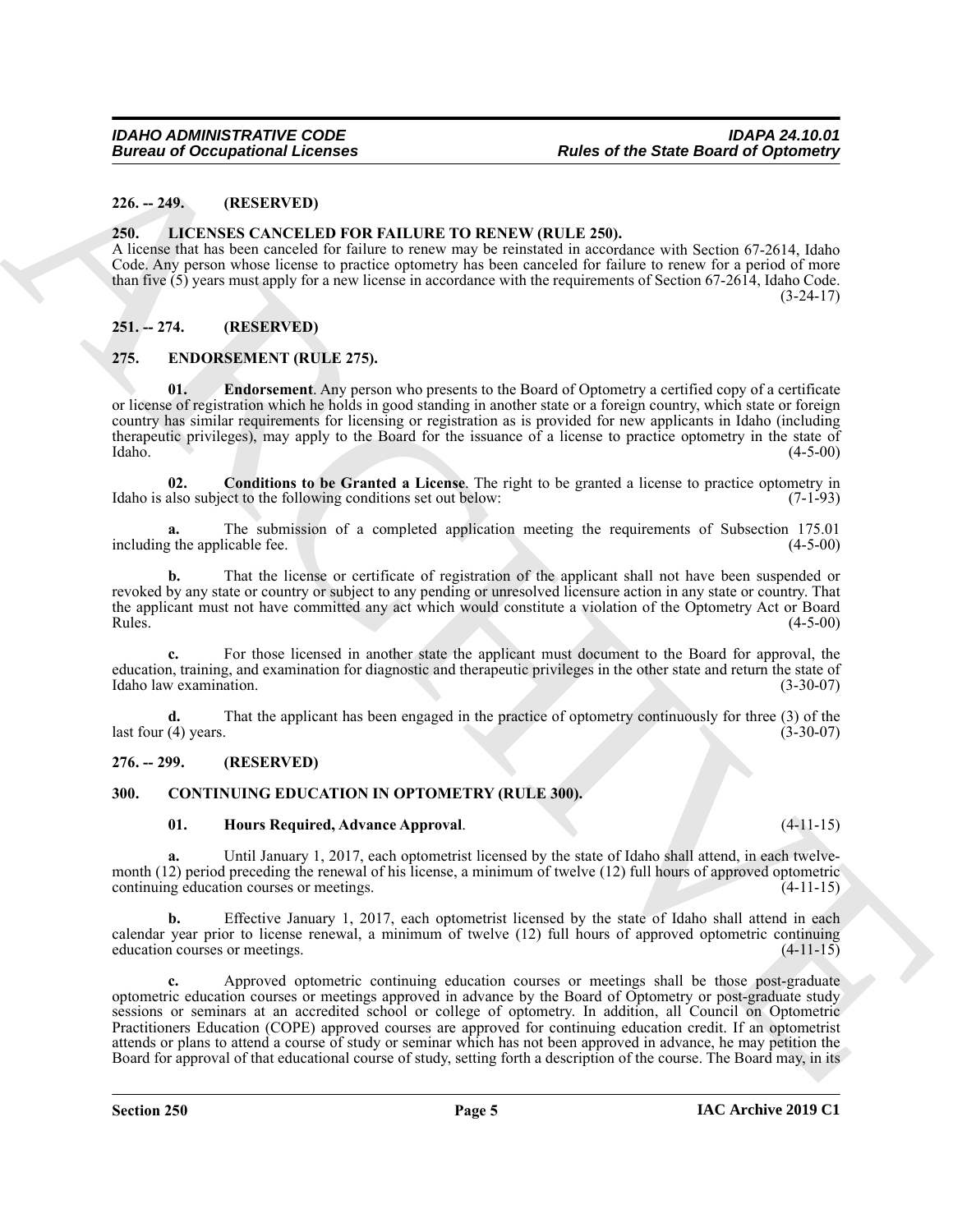discretion, approve the course upon review of the material submitted either in advance or after completion of the course. (4-11-15)  $\frac{1}{4}$  (4-11-15)

#### <span id="page-5-5"></span>**02. Additional Hours Required to Use Therapeutic Pharmaceutical Agents**. (4-11-15)

**a.** Until January 1, 2017, each optometrist licensed by the state of Idaho to use therapeutic pharmaceutical agents shall attend, in each twelve-month (12) period preceding the renewal of his license, a minimum of six (6) additional full hours of approved optometric courses or meetings. (4-11-15) minimum of six  $(6)$  additional full hours of approved optometric courses or meetings.

**b.** Effective January 1, 2017, each optometrist licensed by the state of Idaho to use therapeutic pharmaceutical agents shall attend in each calendar year prior to license renewal, a minimum of six (6) additional full hours of approved optometric courses or meetings. (4-11-15)

**c.** This six (6) hours of continuing education must be in courses involving ocular pharmacology and/ or advanced ocular disease and are in addition to the twelve (12) hours of continuing education required under Subsection 300.01.  $(4-11-15)$ 

<span id="page-5-7"></span>**03. Correspondence/Home Study Courses/Observation**. The Board allows credit for correspondence courses, individual home study and observation that is germane to the practice of optometry. No more than nine (9) hours of continuing education shall be permitted each year in correspondence courses or other continuing education obtained from "home study" courses or observation. (3-24-17)

<span id="page-5-11"></span>**04. Waiver of Requirements**. The Board of Optometry shall waive the continuing education requirement for the first license renewal after initial licensure. The Board of Optometry may, upon application, waive the requirements of this rule in cases involving illness, unusual circumstances interfering with the optometrist's ability to practice or inability to conform to the rules due to military duty.  $(3-15-02)$ ability to practice or inability to conform to the rules due to military duty.

<span id="page-5-10"></span>**05. Renewal Application Form**. Each licensed Idaho optometrist will be furnished a license renewal application form by the State Board of Optometry on which each optometrist shall attest on their annual license renewal application that they have satisfied the continuing education requirements. False attestation of satisfaction of the continuing education requirements on a renewal application shall subject the licensee to disciplinary action.

 $(3-20-04)$ 

<span id="page-5-8"></span><span id="page-5-6"></span>**06. Audit**. The Board may conduct audits to confirm that the continuing education requirements have been met. In the event a licensee fails to provide the Board with acceptable documentation of the hours attested to on the renewal application, the license will not be renewed. (3-20-04)

Butter of the Companional Lebennes<br>
discussions of the State Butter of the State Butter of March 2018 and the State Butter of the Companional Lebennes<br>
discussions of the State Butter of the Companion Research March 2018 **07. Documentation of Attendance**. It shall be necessary for each licensed Idaho optometrist to provide documentation verifying attendance or completion of continuing education by securing authorized signatures, documentation, or electronic verification from the course instructors, providers, or sponsoring institution substantiating any hours attended by the licensee. This documentation must be maintained by the licensee and provided upon request by the Board or its agent. (4-4-13) provided upon request by the Board or its agent.

<span id="page-5-9"></span>**08.** Excess Hours. A licensee may carryover a maximum of six (6) hours of continuing education to meet the next year's continuing education requirement. Excess hours may be used only during the next renewal period and may not be carried forward more than one (1) year. (4-11-15)

#### <span id="page-5-0"></span>**301. -- 324. (RESERVED)**

#### <span id="page-5-2"></span><span id="page-5-1"></span>**325. CODE OF ETHICS (RULE 325).**

<span id="page-5-4"></span>Patient's Visual Welfare. The licensed optometrist shall keep the patient's visual welfare uppermost in his consideration at all times and promote the best methods of care for the visual needs of mankind.  $(7-1-93)$ 

<span id="page-5-3"></span>**02. Confidentiality**. The optometrist shall preserve information concerning his patients in confidence and not release that information unless authorized by the patient or their lawful agent. An optometrist may, however,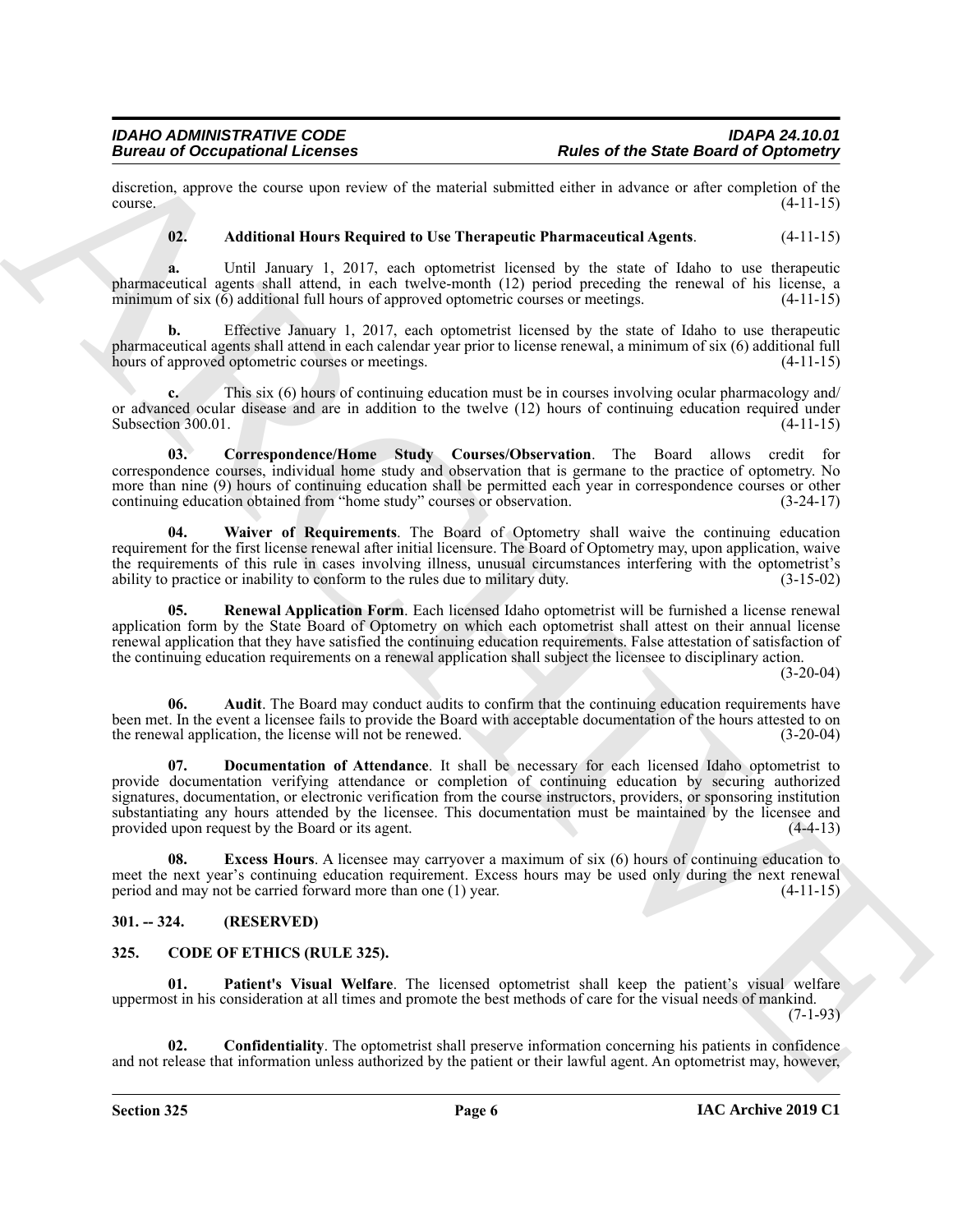supply information of an otherwise confidential or privileged nature when lawfully subpoenaed to testify at a deposition or hearing in any proceeding before the Board of Optometry, or at any other time and place ordered by a court of law.  $(4-4-13)$ 

<span id="page-6-2"></span>**03. Conduct of Practice**. The optometrist shall conduct his practice in a dignified and professional manner and in keeping with the mode of practice of a professional person entrusted with the care of the health of citizens of this state and shall abide by the rulings of the Board of Optometry. (7-1-93) citizens of this state and shall abide by the rulings of the Board of Optometry.

<span id="page-6-3"></span>**04. Unprofessional Conduct**. In order to define what constitutes unprofessional conduct, the board sets forth certain prohibited actions. In conducting his practice, an optometrist must not: (3-30-07)

Brain and Occupation all the new York shares are placed and the other of the Share Board of Diposite<br>
argue in the state of the state of the state of the state of the state of the state of the state of the state of the st **a.** Practice optometry in any manner other than as a professional person in an individual capacity, or in partnership with or associate with other licensed health care professionals. An optometrist may be a stock holder in and practice as a member of a professional service corporation with other licensed health care professionals as authorized by Title 54, Chapter 15, Idaho Code, but the optometrist must list his individual name as well as any name selected for the professional service corporation on any letterheads, telephone directories, office or building directories, or other places where the general public might be advised of the fact that the individual is practicing optometry, as required by these rules. (3-30-07)

**b.** Use either "Cappers" or "Steerers" or accept a split or divided fee for the purpose of obtaining patients or use solicitors or agents for the purpose of securing patients or conducting eye examinations or furnishing optometric services. (7-1-93) optometric services.

**c.** Allow his prescription files and records to be used by any unlicensed person, firm, or corporation not under the direct control of that optometrist for the practice of optometry. (4-4-13)

|  | Fail to perform services for which fees have been received. | $(7-1-93)$ |
|--|-------------------------------------------------------------|------------|
|--|-------------------------------------------------------------|------------|

**e.** File false reports of services performed or fees rendered. (7-1-93)

**f.** Permit the use of his name or professional title by or in conjunction with any person not an optometrist, or any firm, company, corporation or military association which illegally practices or in any manner holds himself or itself out to the public as being entitled to practice the profession of optometry when not licensed to do so under the law of Idaho or which uses the title "Optometric Services" in such a manner in advertising as to convey to the public the impression that the individual or corporation is entitled to practice optometry or furnish optometric advice or services when not so authorized by law. (7-1-93)

#### <span id="page-6-0"></span>**326. -- 424. (RESERVED)**

#### <span id="page-6-4"></span><span id="page-6-1"></span>**425. RULES DEFINING GROSS INCOMPETENCE (RULE 425).**

In order to protect the public, the Board of Optometry defines as "gross incompetence" any behavior or practice on the part of the licensed optometrist which demonstrates a lack of competence with respect to discharging professional obligations or duties which might result in injury or damage to a patient whether such injury or damage actually occurs or not and in particular, the Board defines as "gross incompetence" any of the following: (11-6-93)

<span id="page-6-6"></span>**01. Failure to Meet Prevailing Standards**. Failure to meet prevailing standards, or willful rendering of substandard care, either individually or as part of a third party reimbursement agreement or by other agreement.

(7-1-97)

<span id="page-6-7"></span>**02. Failure to Meet Prevailing Standards in the Referral of Any Patient Who Is Suffering From Any Apparent or Suspected Pathological Condition**. A failure to meet prevailing standards in the referral of any patient who is suffering from any apparent or suspected pathological condition to a person competent and licensed to properly treat or diagnose the condition. (7-1-93)

<span id="page-6-5"></span>**03. Employment of Techniques or Methods of Practice**. Employment of techniques or methods of practice in treating or prescribing for a patient when he does not have proper training in the technique or methods of practice. (7-1-93)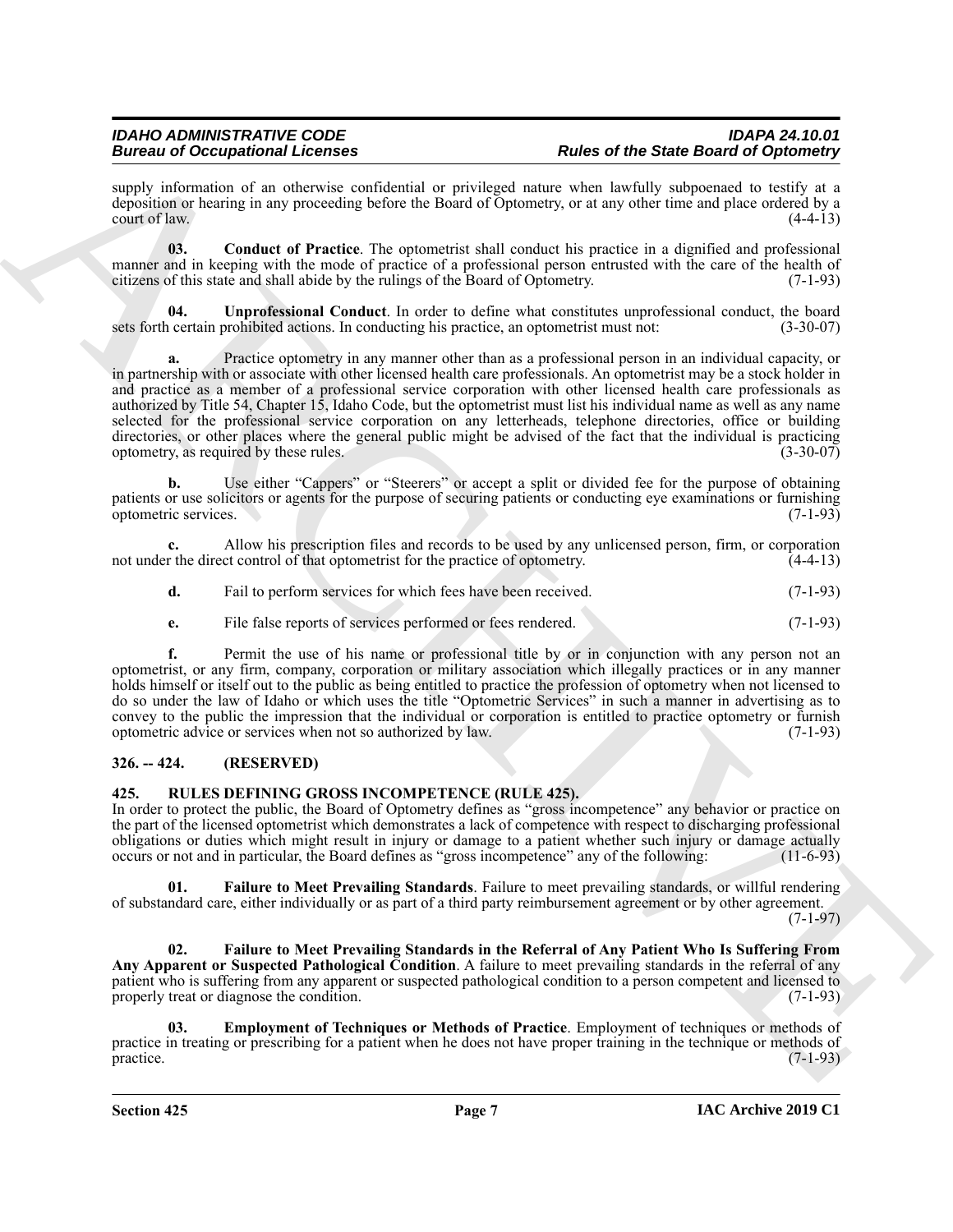<span id="page-7-8"></span>**04. Failure to Advise Patient of Possible Danger When a Lens Not Meeting Impact Resistance Standards of F.D.A**. Failure to advise his patient of possible danger when a lens does not meet impact resistance standards of F.D.A. Regulation, 21 CFR 801.410, and is provided to the patient. standards of F.D.A. Regulation,  $21$  CFR  $801.410$ , and is provided to the patient.

<span id="page-7-9"></span>**05. Failure to Provide Follow-Up Care**. Failure to provide follow-up care according to prevailing standards. (11-6-93)

<span id="page-7-6"></span>**06. Displaying Gross Ignorance or Demonstrating Gross Inefficiency**. Displaying gross ignorance or demonstrating gross inefficiency in the care of a patient. (7-1-93)

<span id="page-7-11"></span>**07. Failure to Verify the Specifications of All Lenses**. Failure to verify the specifications of all lenses provided by him.  $(11-6-93)$ 

<span id="page-7-7"></span>**08. Failing to Perform Tests and Record Findings**. In the course of an examination of a patient, failure to perform tests and record findings in a manner consistent with prevailing standards of optometric care.

(11-6-93)

<span id="page-7-15"></span><span id="page-7-12"></span>**09. Using Pharmaceutical Agents**. Using pharmaceutical agents in the practice of optometry without having attended sufficient training programs or schools and acquiring the knowledge necessary to use the drugs in a competent manner. (11-6-93)

**Europea of Occupational Licenses**<br> **Europea of the State Board of Designational Licenses**<br> **State of the Matter behavior by the Matter of Designation Europea of the Matter International Control Control Control Control Co 10. Illegal Prescription Sale, Administration, Distribution, or Use of Drugs**. Prescribing, selling, administering, distributing, giving, or using drugs legally classified. Prescribing, selling, administering, distributing, giving, or using drugs legally classified as a controlled substance or as an addictive or dangerous drug for other than accepted diagnostic or therapeutic purposes. accepted diagnostic or therapeutic purposes.

<span id="page-7-5"></span>**11. Disciplinary Action or Sanctions**. Disciplinary action or sanctions taken by another state, jurisdiction, peer review body or a professional association or society against an optometrist for acts or conduct similar to acts or conduct which would constitute grounds for action as defined under "Rules of the Idaho Board of Optometry." (7-1-97)

<span id="page-7-13"></span>**12. Sanitary Office**. Failure to maintain sanitary office conditions, equipment, and use appropriate techniques and procedures. (4-4-13)

<span id="page-7-10"></span>**13. Failure to Release Prescription**. Failure to release either a spectacle or contact lens prescription as required by Federal law. (3-29-10)

<span id="page-7-14"></span>**14. Sufficient Training or Education**. Performing procedures without having successfully completed education, instruction or certification. (4-4-13)

<span id="page-7-0"></span>**426. -- 449. (RESERVED)**

#### <span id="page-7-2"></span><span id="page-7-1"></span>**450. PRESCRIPTIONS FOR SPECTACLES AND CONTACT LENSES (RULE 450).**

Eyeglasses and contact lenses, including plano or cosmetic contact lenses, may only be dispensed upon a current prescription issued by an optometrist or medical physician. Every prescription written or issued by an optometrist practicing in Idaho shall contain at least the following information: (4-4-13)

<span id="page-7-4"></span>**01. Prescription for Spectacles**. Prescriptions for spectacles must contain the following: (7-1-93)

<span id="page-7-3"></span>**a.** Sphere, cylinder, axis, prism power and additional power, if applicable; and (3-30-07)

**b.** The standard expiration date of the prescription must be at least one (1) year from date the prescription was originally issued. (3-29-10)

**02. All Prescriptions for Rigid Contact Lenses**. All prescriptions for rigid contact lenses must contain at least the following information: (7-1-93)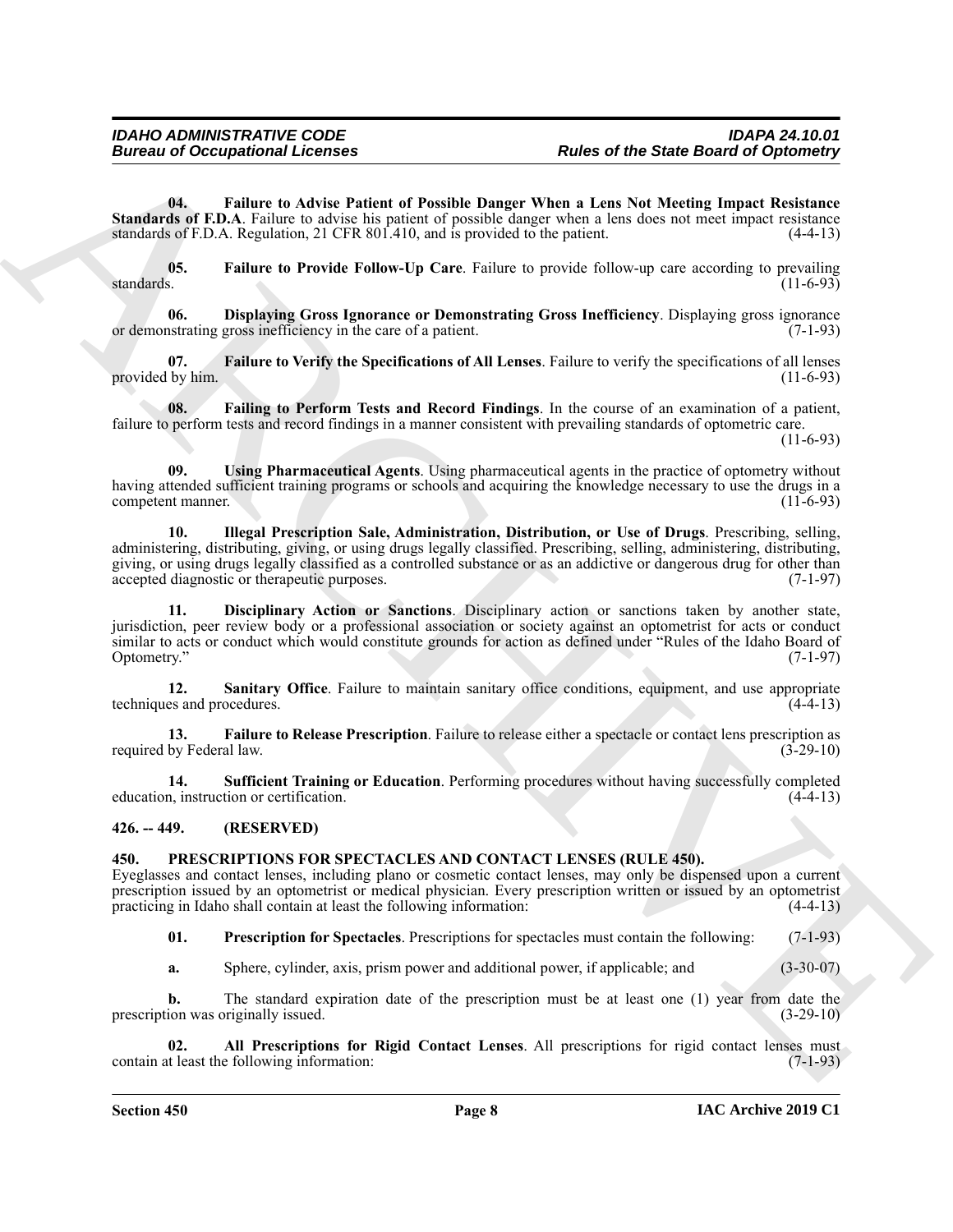<span id="page-8-4"></span>

| a. | Base curve;                        | $(7-1-93)$  |
|----|------------------------------------|-------------|
| b. | Lens manufacturer or "brand" name; | $(4-4-13)$  |
| c. | Overall diameter;                  | $(7-1-93)$  |
| d. | Lens material;                     | $(4-4-13)$  |
| e. | Power; and                         | $(3-30-07)$ |

|                          | <b>Bureau of Occupational Licenses</b>                                      | <b>Rules of the State Board of Optometry</b>                                                                                                                                                                                                                                                                                                                                                                                                                                                                                                                                           |
|--------------------------|-----------------------------------------------------------------------------|----------------------------------------------------------------------------------------------------------------------------------------------------------------------------------------------------------------------------------------------------------------------------------------------------------------------------------------------------------------------------------------------------------------------------------------------------------------------------------------------------------------------------------------------------------------------------------------|
| a.                       | Base curve;                                                                 | $(7-1-93)$                                                                                                                                                                                                                                                                                                                                                                                                                                                                                                                                                                             |
| $\mathbf{b}$ .           | Lens manufacturer or "brand" name;                                          | $(4-4-13)$                                                                                                                                                                                                                                                                                                                                                                                                                                                                                                                                                                             |
| c.                       | Overall diameter;                                                           | $(7-1-93)$                                                                                                                                                                                                                                                                                                                                                                                                                                                                                                                                                                             |
| d.                       | Lens material;                                                              | $(4-4-13)$                                                                                                                                                                                                                                                                                                                                                                                                                                                                                                                                                                             |
| e.                       | Power; and                                                                  | $(3-30-07)$                                                                                                                                                                                                                                                                                                                                                                                                                                                                                                                                                                            |
| f.<br>medical condition. |                                                                             | The standard expiration date of the prescription must be at least one (1) year from date the<br>prescription was originally issued. A shorter prescription period may be allowed when based upon a documented<br>$(3-29-10)$                                                                                                                                                                                                                                                                                                                                                           |
| 03.                      | at least the following information:                                         | All Prescriptions for Soft Contact Lenses. All prescriptions for soft contact lenses must contain<br>$(7-1-93)$                                                                                                                                                                                                                                                                                                                                                                                                                                                                        |
| a.                       | Lens manufacturer or "brand" name;                                          | $(7-1-93)$                                                                                                                                                                                                                                                                                                                                                                                                                                                                                                                                                                             |
| $\mathbf{b}$ .           | Series or base curve;                                                       | $(7-1-93)$                                                                                                                                                                                                                                                                                                                                                                                                                                                                                                                                                                             |
| c.                       | Power;                                                                      | $(7-1-93)$                                                                                                                                                                                                                                                                                                                                                                                                                                                                                                                                                                             |
| d.                       | Diameter, if applicable;                                                    | $(7-1-93)$                                                                                                                                                                                                                                                                                                                                                                                                                                                                                                                                                                             |
| e.                       | Color, if applicable; and                                                   | $(7-1-93)$                                                                                                                                                                                                                                                                                                                                                                                                                                                                                                                                                                             |
| f.                       |                                                                             | The standard expiration date of the prescription is one (1) year from date the prescription was<br>originally issued. A shorter prescription period may be allowed when based upon a documented medical condition.<br>$(3-29-10)$                                                                                                                                                                                                                                                                                                                                                      |
| 04.                      | prescription without the prescribing doctor's consent.                      | Alteration of Prescriptions. A person may not alter the specifications of an ophthalmic lens<br>$(4-4-13)$                                                                                                                                                                                                                                                                                                                                                                                                                                                                             |
| 05.                      |                                                                             | Expired Contact Lens Prescription. A person may not fill an expired contact lens prescription.<br>$(4-4-13)$                                                                                                                                                                                                                                                                                                                                                                                                                                                                           |
| 06.                      | <b>Fitting and Dispensing Contact Lenses.</b>                               | $(4-4-13)$                                                                                                                                                                                                                                                                                                                                                                                                                                                                                                                                                                             |
| a.                       | Contact lenses may be fitted only by an optometrist, or licensed physician. | $(4-4-13)$                                                                                                                                                                                                                                                                                                                                                                                                                                                                                                                                                                             |
| b.                       | issued by an optometrist or licensed physician.                             | An ophthalmic dispenser may dispense contact lenses on a fully written contact lens prescription<br>$(4-4-13)$                                                                                                                                                                                                                                                                                                                                                                                                                                                                         |
|                          | lens prescription remains professionally responsible to the patient.        | Notwithstanding Subsection 450.05.b., an optometrist, or licensed physician who issues a contact<br>$(4-4-13)$                                                                                                                                                                                                                                                                                                                                                                                                                                                                         |
| $451. - 474.$            | (RESERVED)                                                                  |                                                                                                                                                                                                                                                                                                                                                                                                                                                                                                                                                                                        |
| 475.                     | PATIENTS RECORDS (RULE 475).                                                |                                                                                                                                                                                                                                                                                                                                                                                                                                                                                                                                                                                        |
| 01.                      |                                                                             | Optometrist Shall Keep a Complete Record of All Patients Examined. Every optometrist<br>practicing in the state of Idaho shall keep a complete record of all patients examined by him or for whom he has<br>adapted optical accessories, including copies of prescriptions issued to the patient and copies of statements of charges<br>delivered or provided to the patient. All such records shall be maintained in an orderly and accessible manner and<br>place and shall be maintained for at least five (5) years following the optometrist's last professional contact with the |

<span id="page-8-7"></span><span id="page-8-6"></span><span id="page-8-5"></span>

| -06. | <b>Fitting and Dispensing Contact Lenses.</b> |  | $(4-4-13)$ |
|------|-----------------------------------------------|--|------------|
|      |                                               |  |            |

#### <span id="page-8-0"></span>**451. -- 474. (RESERVED)**

#### <span id="page-8-3"></span><span id="page-8-2"></span><span id="page-8-1"></span>**475. PATIENTS RECORDS (RULE 475).**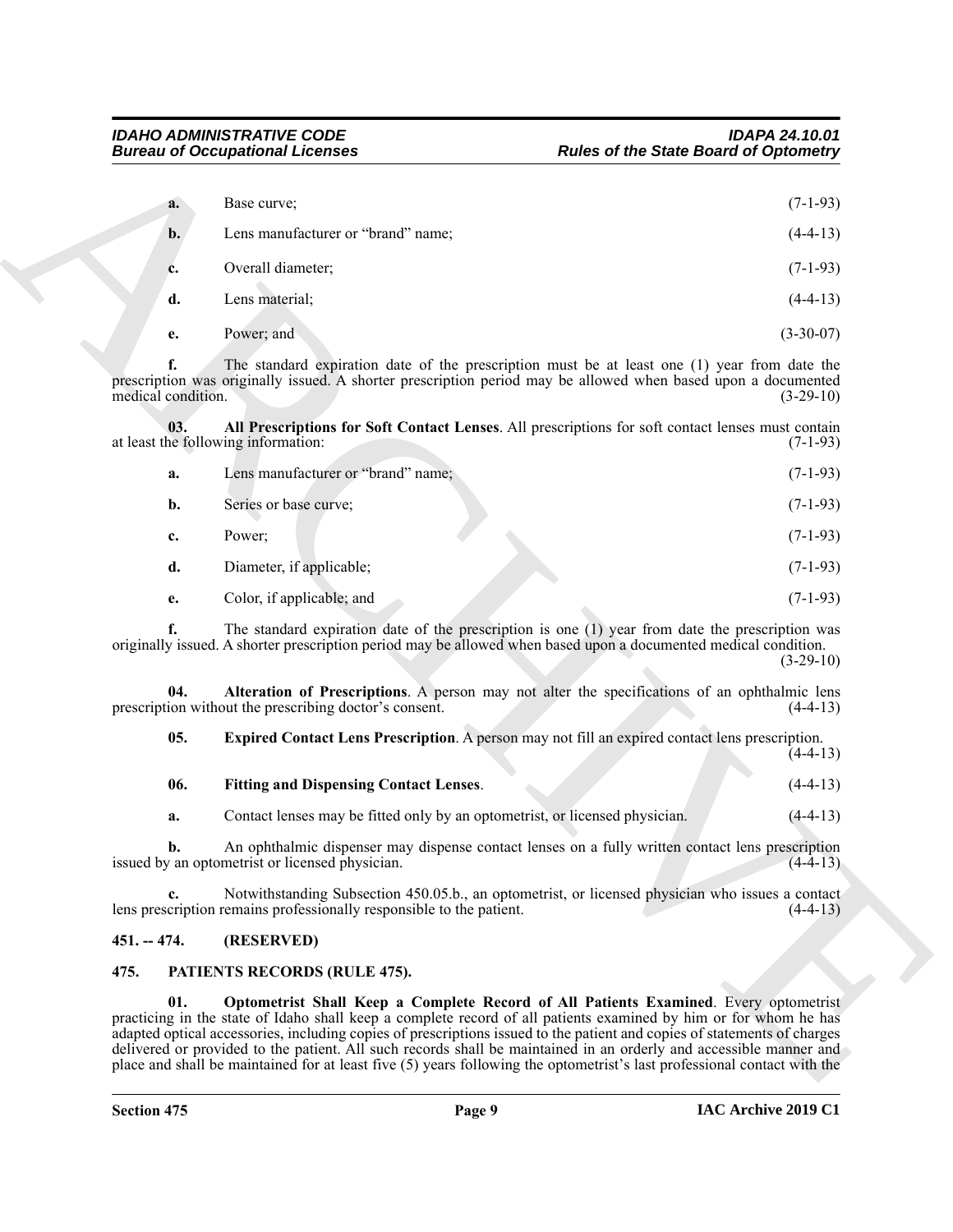#### <span id="page-9-14"></span><span id="page-9-13"></span><span id="page-9-0"></span>**476. -- 499. (RESERVED)**

#### <span id="page-9-15"></span><span id="page-9-1"></span>**500. PRECEPTORSHIP PROGRAM (RULE 500).**

#### <span id="page-9-2"></span>**501. -- 524. (RESERVED)**

#### <span id="page-9-11"></span><span id="page-9-10"></span><span id="page-9-3"></span>**525. GENERAL RULES (RULE 525).**

|                                    | <b>Bureau of Occupational Licenses</b>                                                                                                                                                                                                                                                                                                                                                                                                                                 | <b>Rules of the State Board of Optometry</b> |
|------------------------------------|------------------------------------------------------------------------------------------------------------------------------------------------------------------------------------------------------------------------------------------------------------------------------------------------------------------------------------------------------------------------------------------------------------------------------------------------------------------------|----------------------------------------------|
|                                    | patient. Failure to maintain such records is deemed to be unprofessional conduct and constitutes gross incompetence<br>in the handling of the patient's affairs.                                                                                                                                                                                                                                                                                                       | $(7-1-93)$                                   |
| 02.                                | Prescription Files. The prescription files and all records pertaining to the practice of optometry<br>shall be maintained as the sole property of the optometrist and not be distributed to any unlicensed person except as<br>required by law or when lawfully subpoenaed in a criminal or civil proceeding in court, or subpoenaed for<br>presentation at a deposition or hearing authorized by the Board of Optometry.                                              | $(7-1-93)$                                   |
| 03.                                | Storage of Patient Records. Storage of patient records must be in compliance with rules in<br>accordance with Health Insurance Portability and Accountability Act (HIPAA) including that patient records must be<br>stored in an area inaccessible to patients.                                                                                                                                                                                                        | $(4-4-13)$                                   |
| $476. - 499.$                      | (RESERVED)                                                                                                                                                                                                                                                                                                                                                                                                                                                             |                                              |
| 500.                               | PRECEPTORSHIP PROGRAM (RULE 500).<br>An optometrist may use a student of optometry in his office under his direct supervision for educational purposes.                                                                                                                                                                                                                                                                                                                | $(7-1-93)$                                   |
| $501. - 524.$                      | (RESERVED)                                                                                                                                                                                                                                                                                                                                                                                                                                                             |                                              |
| 525.                               | <b>GENERAL RULES (RULE 525).</b>                                                                                                                                                                                                                                                                                                                                                                                                                                       |                                              |
| 01.                                | Engaging as an Advisor or Staff Optometrist. An optometrist may be engaged as an advisor for<br>or be engaged as a staff optometrist for an administrator for:                                                                                                                                                                                                                                                                                                         | $(7-1-93)$                                   |
| a.                                 | Industrial plants where industrial vision programs are being, or have been instituted.                                                                                                                                                                                                                                                                                                                                                                                 | $(7-1-93)$                                   |
| b.<br>government.                  | Health programs sponsored or funded by any agency or municipal county, state or federal                                                                                                                                                                                                                                                                                                                                                                                | $(7-1-93)$                                   |
| c.                                 | Research organizations or educational institutions.                                                                                                                                                                                                                                                                                                                                                                                                                    | $(7-1-93)$                                   |
| d.                                 | Insurance companies.                                                                                                                                                                                                                                                                                                                                                                                                                                                   | $(7-1-93)$                                   |
| e.                                 | Hospitals.                                                                                                                                                                                                                                                                                                                                                                                                                                                             | $(7-1-93)$                                   |
| f.                                 | Ophthalmologists.                                                                                                                                                                                                                                                                                                                                                                                                                                                      | $(7-1-93)$                                   |
|                                    | Corporations where the optometrist's full time is engaged by the corporation to care for the visual<br>needs of the employees of such corporation and their families.                                                                                                                                                                                                                                                                                                  | $(7-1-93)$                                   |
| 02.<br>practice in his own office. | Professional Responsibilities. Provided, however, that in acting in the capacity of consultant,<br>advisor, or staff optometrists, the optometrist shall at all times remain cognizant of his professional responsibilities<br>and shall with demeanor, decorum and determination retain his right of independent professional judgment and title<br>in all situations and circumstances and in a manner similar to that which he would exercise if he were engaged in | $(7-1-93)$                                   |
| $526. - 574.$                      | (RESERVED)                                                                                                                                                                                                                                                                                                                                                                                                                                                             |                                              |
| 575.                               | FEES (RULE 575).                                                                                                                                                                                                                                                                                                                                                                                                                                                       |                                              |
| 01.                                | Annual Renewal Fee. Annual renewal fee for license - seventy-five dollars (\$75).                                                                                                                                                                                                                                                                                                                                                                                      | $(7-1-97)$                                   |
|                                    | Annual Fund Fee. Annual fund fee - seventy-five dollars (\$75).                                                                                                                                                                                                                                                                                                                                                                                                        | $(4-4-13)$                                   |
| 02.                                |                                                                                                                                                                                                                                                                                                                                                                                                                                                                        |                                              |

#### <span id="page-9-12"></span><span id="page-9-5"></span><span id="page-9-4"></span>**526. -- 574. (RESERVED)**

<span id="page-9-9"></span><span id="page-9-8"></span><span id="page-9-7"></span><span id="page-9-6"></span>

| 01. | <b>Annual Renewal Fee.</b> Annual renewal fee for license - seventy-five dollars (\$75). | $(7-1-97)$ |
|-----|------------------------------------------------------------------------------------------|------------|
| 02. | <b>Annual Fund Fee.</b> Annual fund fee - seventy-five dollars (\$75).                   | $(4-4-13)$ |
| 03. | License Application Fee. License application fee - one hundred dollars (\$100).          | $(7-1-93)$ |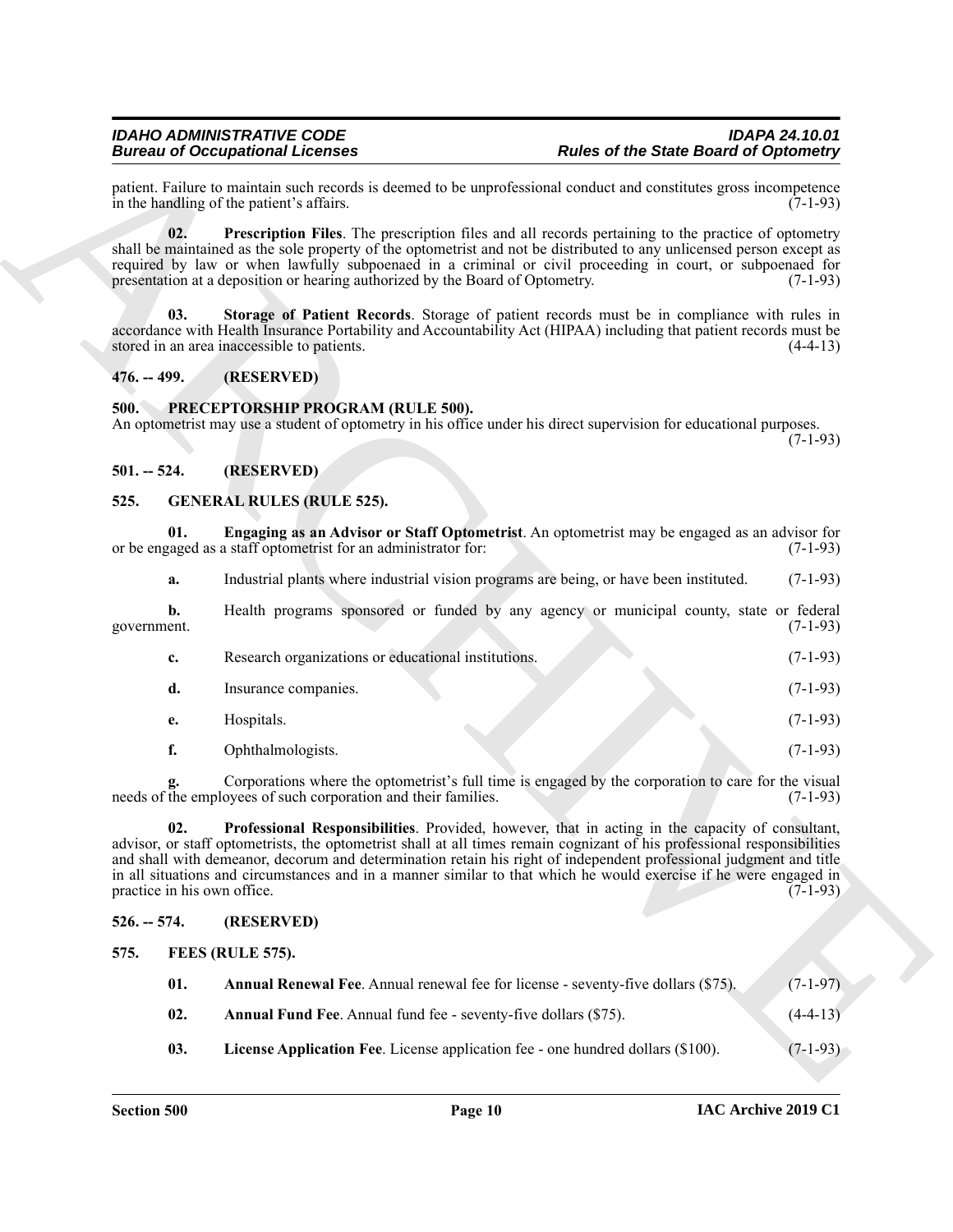**04. Certificate to Obtain and Use Pharmaceutical Agents Fee**. Certificate to obtain and use pharmaceutical agents fee - ten dollars  $(\$10)$ .

<span id="page-10-6"></span><span id="page-10-5"></span><span id="page-10-2"></span>**05. Reinstatement Fee**. Reinstatement fee is as provided in Section 67-2614, Idaho Code. (3-24-17)

#### <span id="page-10-0"></span>**576. -- 599. (RESERVED)**

#### <span id="page-10-1"></span>**600. BOARD CERTIFICATION OF OPTOMETRIST AUTHORIZED TO OBTAIN AND USE PHARMACEUTICAL AGENTS (RULE 600).**

<span id="page-10-3"></span>**01. The Right to Obtain and Use Topically Applied Diagnostic Pharmaceutical Agents**. The right to obtain and use topically applied diagnostic pharmaceutical agents for use in diagnosis of another in the practice of optometry as defined by Section 54-1501, Idaho Code, is subject to the following conditions set out below: (7-1-93)

**a.** Optometrists who have obtained a certificate from the Board of Optometry authorizing them to obtain and use topically applied diagnostic pharmaceutical agents shall obtain, from pharmacists licensed by the state of Idaho, or from any other source, and use only those agents listed below: (7-1-93) of Idaho, or from any other source, and use only those agents listed below:

i. All medications for use in the diagnosis of conditions of the human eye and/or eyelid. (4-4-13)

ii. All over-the-counter agents. (4-4-13)

iii. Such other diagnostic pharmaceutical agents as may be approved by the Board of Optometry.

 $(4-4-13)$ 

**b.** The Board of Optometry shall issue a certificate to obtain and use the diagnostic drugs specifically identified and listed in this rule to any optometrist licensed to practice in Idaho who complies with both the minimum educational requirements in the subject of general and ocular pharmacology and the minimum continuing educational requirements set out below: (7-1-93)

**Example of the Same Board of Constraint Constraint Constraint Constraint Constraint Constraint Constraint Constraint Constraint Constraint Constraint Constraint Constraint Constraint Constraint Constraint Constraint Cons** i. Each optometrist certified to obtain and use topically applied pharmaceutical agents shall have completed courses totaling fifty-five (55) hours of actual classroom instruction in general and ocular pharmacology and emergency medical care given by an institution approved by the Council on Post Secondary Accreditation of the U.S. Department of Education or an instructor accredited and employed by such institution and which have been approved by the Board of Optometry. (7-1-93) approved by the Board of Optometry.

Each optometrist certified to obtain and use topically applied pharmaceutical agents shall also have completed a refresher course in cardiopulmonary resuscitation (CPR), emergency medical care provided by the Emergency Medical Services Bureau, or equivalent program either approved or provided by the Board of Optometry, within a two (2) year period preceding issuance of the certificate by the Board of Optometry. (7-1-93)

iii. In order to maintain the certificate issued by the Board, each certified optometrist must complete a refresher course in CPR described in Subsection 600.01.b.ii. above once during each two (2) year period following certification and shall list and describe the course attended and the dates of attendance upon a license renewal application form filed pursuant to Section 300. (4-4-13)

**c.** In order to implement this rule, the Board of Optometry may designate and approve courses of instruction given by those institutions or instructors described in Subsection 600.01.b.i. above which may be necessary to provide practicing optometrists who have received less than fifty-five (55) hours of actual classroom instruction in general and ocular pharmacology in optometry school with the opportunity to meet the requirements of this rule.  $(7-1-93)$ 

**02. The Right to Prescribe, Administer and Dispense Therapeutic Pharmaceutical Agents**. The right to prescribe, administer and dispense therapeutic pharmaceutical agents in the practice of optometry as defined by Section 54-1501, Idaho Code, is subject to the following conditions set out below: (11-6-93)

<span id="page-10-4"></span>**a.** Optometrists who have obtained a certificate from the Board of Optometry authorizing them to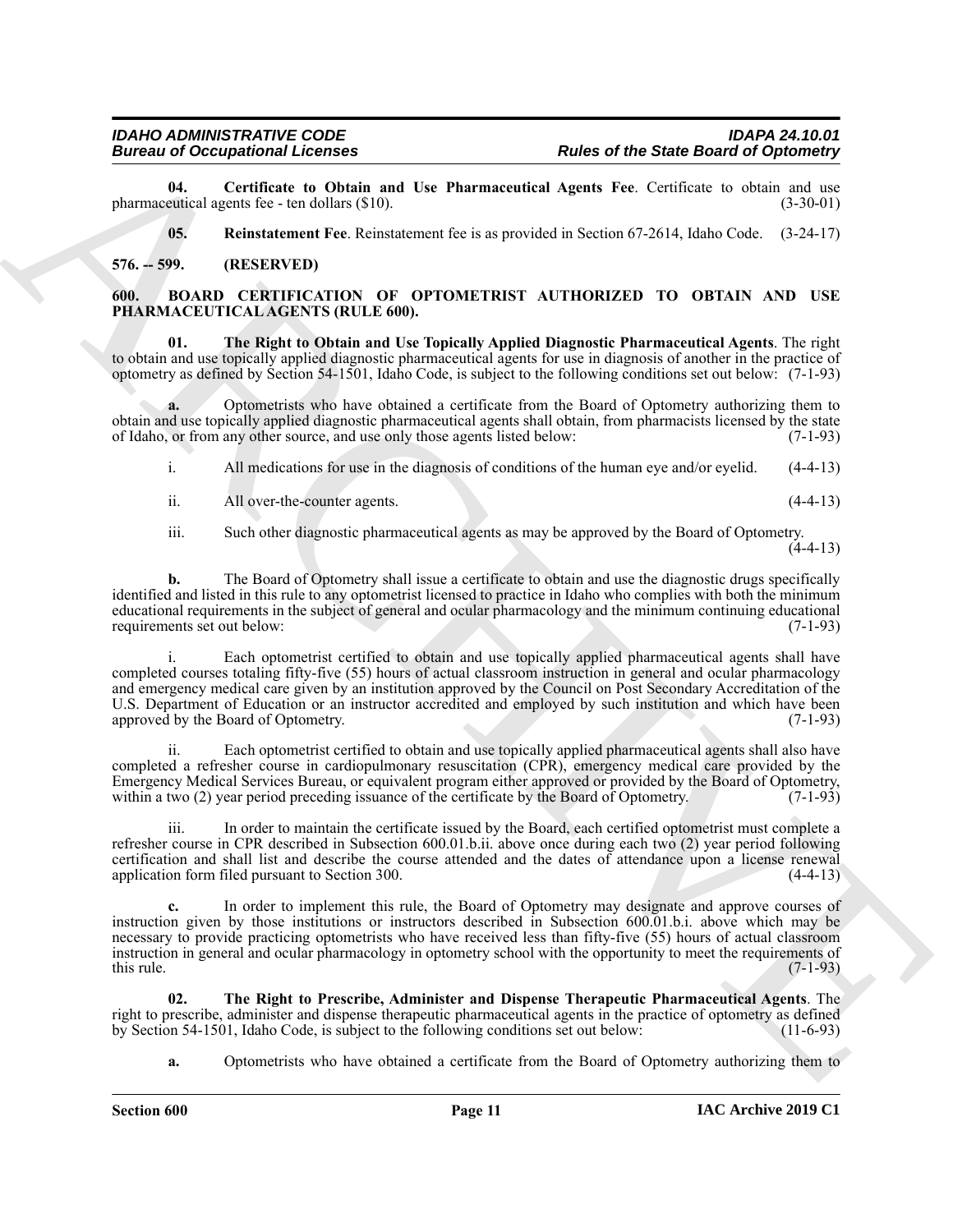prescribe, administer and dispense therapeutic pharmaceutical agents shall obtain, from pharmacists licensed by the State of Idaho, or from any other source, and use only those agents listed below: (11-6-93) State of Idaho, or from any other source, and use only those agents listed below:

i. All medications for use in the treatment of the human eye and/or eyelid. (7-1-97) ii. All over-the-counter agents. (11-6-93)

iii. Such other therapeutic pharmaceutical agents as may be approved by the Board of Optometry.

 $(11-6-93)$ 

**b.** The Board of Optometry shall issue a certificate to prescribe, administer and dispense the therapeutic medications to any optometrist licensed to practice in Idaho who complies with Subsection 600.01 and both the minimum educational and clinical experience requirements in the subject of ocular pharmacology and therapeutics and the minimum continuing educational requirements set out below: (7-1-97)

i. Completion of a minimum of one hundred (100) hours of actual classroom and clinical instruction in ocular pharmacology and therapeutics courses given by an institution or organization approved by the Council on Post-Secondary Accreditation of the U.S. Department of Education, or an Instructor employed by such institution, which have been approved by the Board of Optometry. (7-1-93)

ii. Successful passage of the "Treatment and Management of Ocular Diseases" section of the optometrist examination approved by the Association of Regulatory Boards of Optometry, Inc. (ARBO) or its equivalent as approved by the Board.

#### <span id="page-11-0"></span>**601. -- 624. (RESERVED)**

#### <span id="page-11-1"></span>**625. RULEMAKING HISTORY PRIOR TO JULY, 1993 (RULE 625).**

Bureau of Occupationistic Licenses<br>
Bureau of Licenses and Computer photographs of the state of the Same Board of Optionisty<br>
Source Chalge in the state of the state of the state of the state of the state of the state of As Amended July 30, 1978 As Amended March 16, 1981 As Amended January 7, 1982 As Amended February 1, 1985 Effective February 20, 1985 As Amended March 13, 1987 Effective March 30, 1987 Subsection 600.02. Adopted Emergency Effective September 1, 1987 Readopted January 11, 1988 Adopted by Emergency February 25, 1991, Effective March 18, l99l As Amended February 21, 1992 Effective March 12, 1992 (7-1-93)

<span id="page-11-2"></span>**626. -- 999. (RESERVED)**